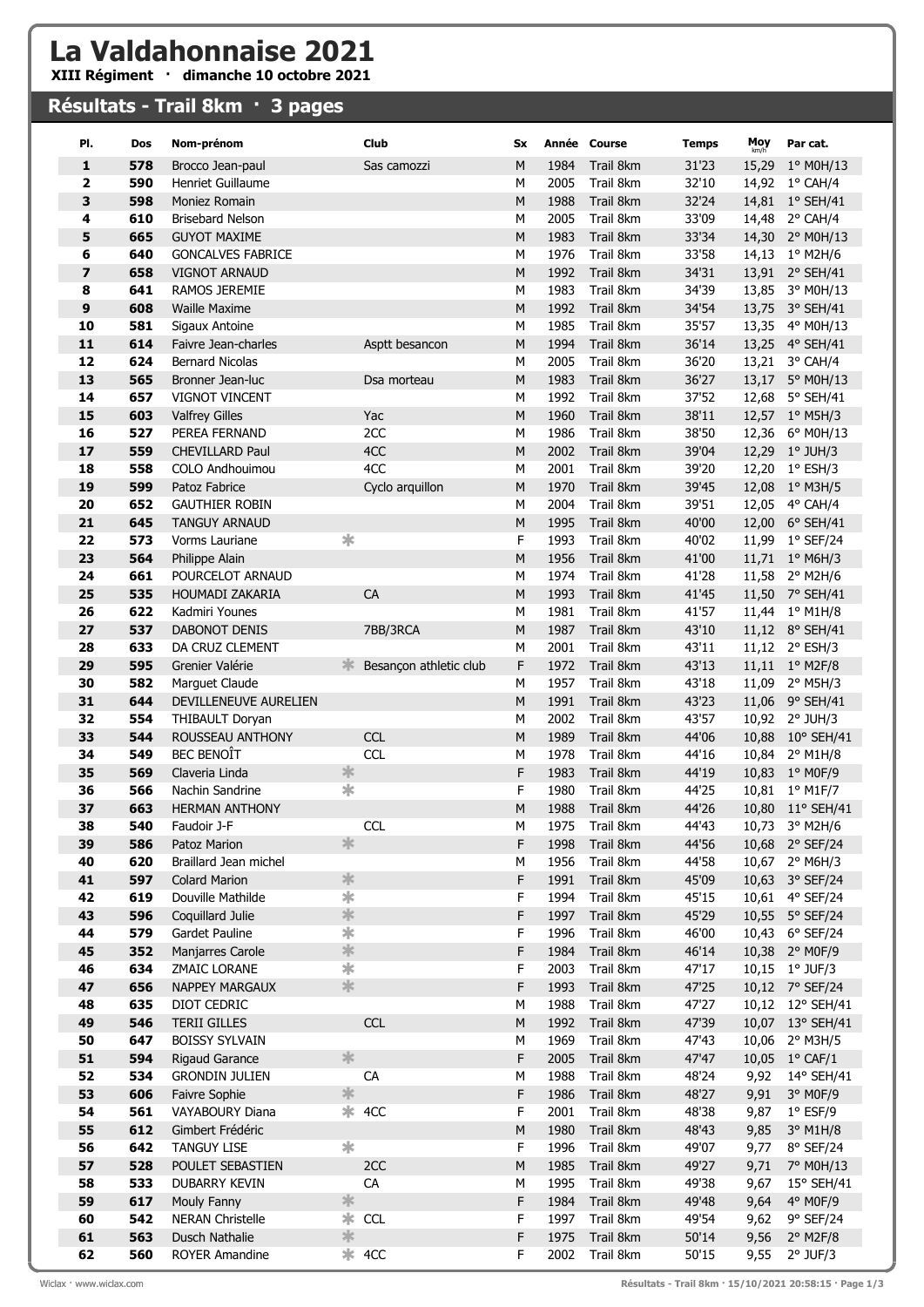| PI.        | Dos        | Nom-prénom                            |                      | <b>Club</b>  | <b>Sx</b> |              | Année Course           | <b>Temps</b>       | Moy<br>km/h  | Par cat.               |
|------------|------------|---------------------------------------|----------------------|--------------|-----------|--------------|------------------------|--------------------|--------------|------------------------|
| 63         | 541        | <b>TOUMBOU Rassimia</b>               | ∗                    | <b>CCL</b>   | F         | 1999         | Trail 8km              | 50'44              | 9,46         | $2°$ ESF/9             |
| 64         | 627        | SANTI LAETITIA                        | ∗                    |              | F         | 1990         | Trail 8km              | 51'05              | 9,40         | 10° SEF/24             |
| 65         | 574        | <b>Bulle Aline</b>                    | 氺                    | Bourgui run  | F         | 1973         | Trail 8km              | 51'22              | 9,34         | $3°$ M2F/8             |
| 66         | 653        | <b>LORET YVES</b>                     |                      |              | M         | 1966         | Trail 8km              | 51'23              | 9,34         | 1° M4H/6               |
| 67         | 655        | LOUVRIER MARIELLE                     | $\ast$               |              | F         | 1967         | Trail 8km              | 51'30              | 9,32         | $1°$ M3F/4             |
| 68         | 648        | <b>DONIER LOLA</b>                    | 宋                    |              | F         | 2000         | Trail 8km              | 51'46              | 9,27         | 3° ESF/9               |
| 69         | 649        | <b>MARTIU ESTELLE</b>                 | *                    |              | F         | 1972         | Trail 8km              | 51'46              | 9,27         | 4° M2F/8               |
| 70         | 545        | PONS JORIS                            |                      | <b>CCL</b>   | M         | 1989         | Trail 8km              | 52'10              | 9,20         | 16° SEH/41             |
| 71         | 500        | <b>TOMCZAK ALEXANDRA</b>              | 氺                    | <b>GSBDD</b> | F         | 1984         | Trail 8km              | 52'50              | 9,09         | 5° M0F/9               |
| 72         | 556        | <b>DUPEYRON DAVID</b>                 |                      | 6CCM         | M         | 1984         | Trail 8km              | 52'50              | 9,09         | 8° M0H/13              |
| 73         | 562        | PROVO Eugenie                         | ∗                    | 4CC          | F         | 1999         | Trail 8km              | 54'06              | 8,87         | 4° ESF/9               |
| 74         | 557        | <b>BOURCIER Marie</b>                 | $\ast$               | 4CC          | F         | 1994         | Trail 8km              | 54'22              | 8,83         | 11° SEF/24             |
| 75         | 611        | Compagnon Marine                      | $\ast$<br>$\ast$     |              | F         | 1988         | Trail 8km              | 54'22              | 8,83         | 12° SEF/24             |
| 76<br>77   | 585<br>547 | Rousset Elodie<br>ALLEGRET SEBASTIEN  |                      | <b>CCL</b>   | F<br>M    | 1990<br>1993 | Trail 8km<br>Trail 8km | 54'24<br>54'33     | 8,82         | 13° SEF/24             |
| 78         | 650        | <b>BELIARD FREDERIC</b>               |                      |              | M         | 1966         | Trail 8km              | 54'42              | 8,80<br>8,78 | 17° SEH/41<br>2° M4H/6 |
| 79         | 618        | Lamy Laure                            | 氺                    |              | F         | 1994         | Trail 8km              | 54'48              | 8,76         | 14° SEF/24             |
| 80         | 591        | Bremond Stephane                      |                      |              | M         | 1989         | Trail 8km              | 55'14              | 8,69         | 18° SEH/41             |
| 81         | 531        | <b>TICOUT EDDY</b>                    |                      | CA           | ${\sf M}$ | 1988         | Trail 8km              | 55'37              | 8,63         | 19° SEH/41             |
| 82         | 572        | Conche Mathilde                       | ∗                    |              | F         | 1996         | Trail 8km              | 55'49              | 8,60         | 15° SEF/24             |
| 83         | 570        | Jeudy Enzo                            |                      | Psb judo     | ${\sf M}$ | 1999         | Trail 8km              | 55'51              | 8,59         | 3° ESH/3               |
| 84         | 651        | <b>CUENOT ALICE</b>                   | $\ast$               |              | F         | 1999         | Trail 8km              | 56'06              | 8,56         | 5° ESF/9               |
| 85         | 600        | Lime Mélanie                          | *                    |              | F         | 2000         | Trail 8km              | 56'06              | 8,56         | $6°$ ESF/9             |
| 86         | 607        | Faivre Élodie                         | ∗                    |              | F         | 1980         | Trail 8km              | 56'45              | 8,46         | $2^{\circ}$ M1F/7      |
| 87         | 659        | <b>CHARLET LAURENCE</b>               | $\frac{1}{2}$        |              | F         | 1973         | Trail 8km              | 56'53              | 8,44         | $5^\circ$ M2F/8        |
| 88         | 525        | LABARRE JORDAN                        |                      | 2CC          | M         | 1987         | Trail 8km              | 57'03              | 8,41         | 20° SEH/41             |
| 89         | 550        | MATAÏKAMOANA MALEKO                   |                      | <b>CCL</b>   | M         | 1987         | Trail 8km              | 57'24              | 8,36         | 21° SEH/41             |
| 90         | 575        | <b>Revelut Rachel</b>                 | Ж                    | Bourgui run  | F         | 1973         | Trail 8km              | 57'47              | 8,31         | $6°$ M2F/8             |
| 91         | 551        | <b>BROSSARD FLORIAN</b>               |                      | <b>CCL</b>   | ${\sf M}$ | 1992         | Trail 8km              | 57'54              | 8,29         | 22° SEH/41             |
| 92         | 587        | <b>Devillers Hortense</b>             | $\ast$               |              | F         | 1997         | Trail 8km              | 58'24              | 8,22         | 16° SEF/24             |
| 93         | 571        | Bechu Veronique                       | *                    |              | F         | 1961         | Trail 8km              | 58'35              | 8,19         | $1°$ M5F/1             |
| 94         | 567        | Poupeney Alain                        |                      |              | M         | 1965         | Trail 8km              | 58'50              | 8,16         | 3° M4H/6               |
| 95         | 584        | Devilliers Céline                     | ∗                    | Roul@nsemble | F         | 1980         | Trail 8km              | 59'21              | 8,09         | 3° M1F/7               |
| 96         | 583        | Lalanne Juliette                      | ∗<br>$\ast$          | Roul@nsemble | F         | 1977         | Trail 8km              | 59'43              | 8,04         | 4° M1F/7               |
| 97<br>98   | 588<br>589 | Devillers Nathalie                    | ∗                    |              | F<br>F    | 1965<br>1973 | Trail 8km<br>Trail 8km | 1h00'00<br>1h00'01 | 8,00         | $1°$ M4F/1<br>7° M2F/8 |
| 99         | 526        | Mourey Severine<br>LHOTELLERY LINDA   | 氺                    | 2CC          | F         | 1996         | Trail 8km              | 1h00'16            | 8,00<br>7,96 | 17° SEF/24             |
| 100        | 543        | DROZ-VINCENT Thierry                  |                      | <b>CCL</b>   | М         | 1966         | Trail 8km              | 1h00'55            | 7,88         | 4° M4H/6               |
| 101        | 524        | TIMONNIER JUSTINE                     |                      | $* 2CC$      | F         | 1993         | Trail 8km              | 1h01'03            | 7,86         | 18° SEF/24             |
| 102        | 623        | Bernard Stéphane                      |                      |              | M         | 1968         | Trail 8km              | 1h01'06            | 7,86         | 3° M3H/5               |
| 103        | 536        | <b>MANDON CLAUDIA</b>                 | $\ast$               |              | F         | 1982         | Trail 8km              | 1h01'31            | 7,80         | $6^{\circ}$ MOF/9      |
| 104        | 529        | <b>ISAIA GAETAN</b>                   |                      | CA           | M         | 1982         | Trail 8km              | 1h01'32            | 7,80         | 9° M0H/13              |
| 105        | 609        | <b>Berger Maud</b>                    | 氺                    |              | F         | 1984         | Trail 8km              | 1h01'44            | 7,78         | 7° M0F/9               |
| 106        | 568        | Jeanneret Marie                       | $\ast$               |              | F         | 1979         | Trail 8km              | 1h01'45            | 7,77         | 5° M1F/7               |
| 107        | 580        | Nappey Nathalie                       | *                    |              | F         | 1968         | Trail 8km              | 1h03'59            | 7,50         | $2°$ M3F/4             |
| 108        | 662        | PERNIN FLORIAN                        |                      |              | M         | 1989         | Trail 8km              | 1h04'38            | 7,43         | 23° SEH/41             |
| 109        | 593        | Gardet Elodie                         | $\ast$               |              | F         | 1994         | Trail 8km              | 1h04'43            | 7,42         | 19° SEF/24             |
| 110        | 604        | Gardet Thomas                         |                      |              | M         | 2003         | Trail 8km              | 1h04'43            | 7,42         | $3^{\circ}$ JUH/3      |
| 111        | 660        | MOREL SERGE                           |                      |              | ${\sf M}$ | 1960         | Trail 8km              | 1h08'23            | 7,02         | $3°$ M5H/3             |
| 112        | 631        | ANAMOUTOU MARCELINE                   | ∗                    |              | F         | 1991         | Trail 8km              | 1h09'30            | 6,91         | 20° SEF/24             |
| 113        | 626        | VALLE CLOTILDE                        | $\ast$<br>$\ast$     |              | F         | 1994         | Trail 8km              | 1h09'30            | 6,91         | 21° SEF/24             |
| 114<br>115 | 629<br>628 | <b>COLAS MORGANE</b><br>FORNIER CHLOE | $\ast$               |              | F<br>F    | 2000<br>1983 | Trail 8km<br>Trail 8km | 1h09'30<br>1h09'31 | 6,91<br>6,90 | 7° ESF/9<br>8° M0F/9   |
| 116        | 621        | Vermot Lisa                           | $\frac{1}{2}$        |              | F         | 2000         | Trail 8km              | 1h11'03            | 6,76         | 8° ESF/9               |
| 117        | 654        | <b>MAILLOT LISA</b>                   | $\ast$               |              | F         | 2001         | Trail 8km              | 1h11'15            | 6,74         | $9°$ ESF/9             |
| 118        | 615        | Girardet Céline                       | $\ast$               |              | F         | 1981         | Trail 8km              | 1h11'21            | 6,73         | $6^{\circ}$ M1F/7      |
| 119        | 616        | Verguet Emilie                        | $\ast$               |              | F         | 1980         | Trail 8km              | 1h11'22            | 6,73         | 7° M1F/7               |
| 120        | 664        | <b>CRUZ MELANIE</b>                   | $\frac{1}{\sqrt{2}}$ |              | F         | 1990         | Trail 8km              | 1h11'54            | 6,68         | 22° SEF/24             |
| 121        | 632        | <b>FERNANDES PATRICK</b>              |                      |              | M         | 1977         | Trail 8km              | 1h13'32            | 6,53         | 4° M1H/8               |
| 122        | 630        | AGUENI DEBORA                         | $\ast$               |              | F         | 1998         | Trail 8km              | 1h13'33            | 6,53         | 23° SEF/24             |
| 123        | 666        | MAIRE CLAUDE                          |                      |              | ${\sf M}$ | 1949         | Trail 8km              | 1h33'29            | 5,13         | $1^\circ$ M7H/1        |
| 124        | 667        | MAIRE MARGUERITE                      | ∗                    |              | F         | 1954         | Trail 8km              | 1h33'34            | 5,13         | $1^{\circ}$ M6F/1      |
| 125        | 601        | <b>Blaise Loic</b>                    |                      |              | ${\sf M}$ | 1970         | Trail 8km              | 1h33'38            | 5,13         | $4^{\circ}$ M3H/5      |
| 126        | 602        | <b>Blaise Carole</b>                  | $\ast$               |              | F         | 1973         | Trail 8km              | 1h33'38            | 5,13         | 8° M2F/8               |